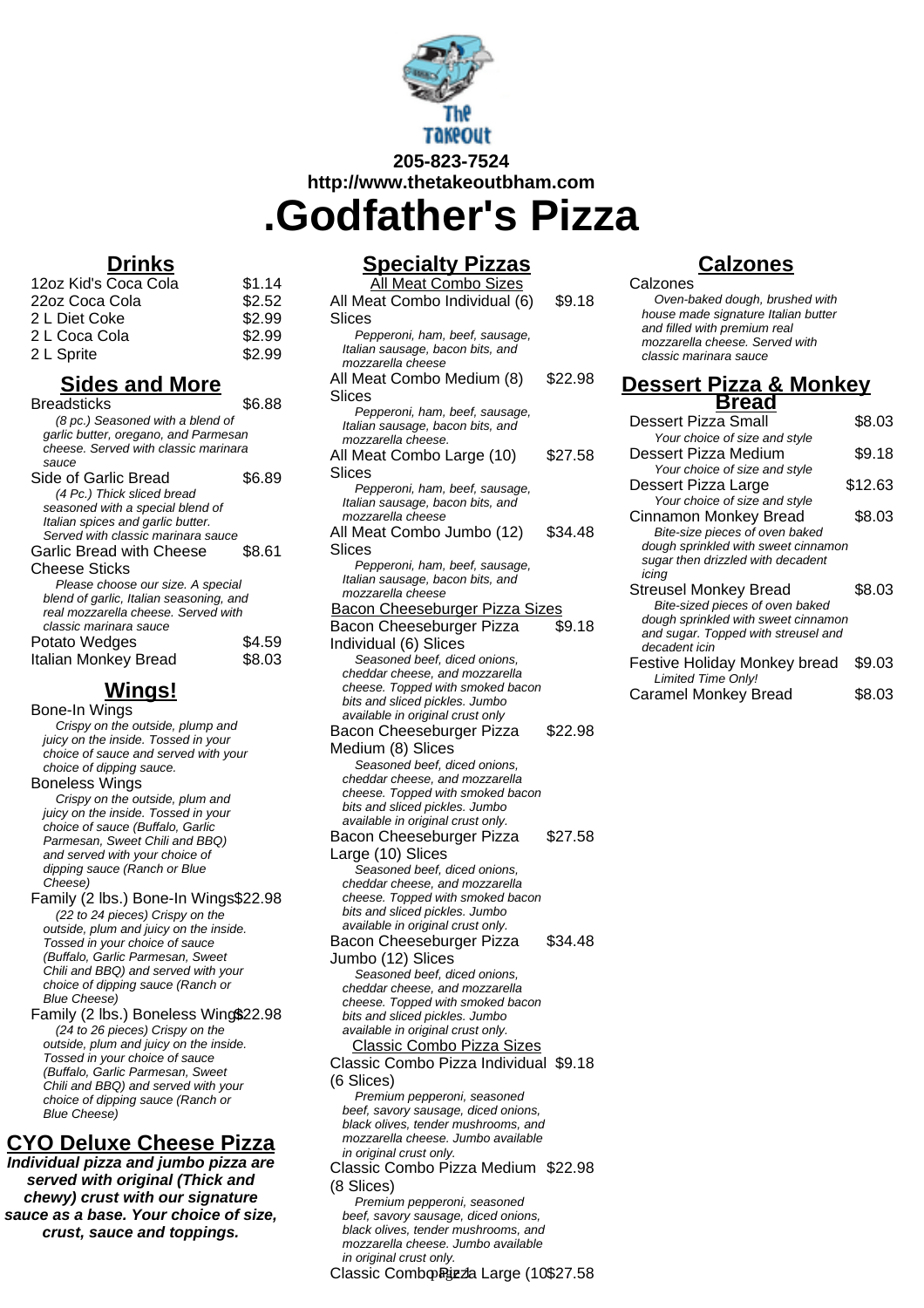Slices) Premium pepperoni, seasoned beef, savory sausage, diced onions, black olives, tender mushrooms, and mozzarella cheese. Jumbo available in original crust only. Classic Combo Pizza Jumbo (12 Slices) \$34.48 Premium pepperoni, seasoned beef, savory sausage, diced onions, black olives, tender mushrooms, and mozzarella cheese. Jumbo available in original crust only. Hawaiian Pizza Sizes Hawaiian Pizza Individual (6 Slices) \$9.18 Slow-roasted ham, juicy pineapple, smoked bacon bits, and mozzarella cheese. Jumbo available in original crust only Hawaiian Pizza Medium (8 Slices) \$22.98 Slow-roasted ham, juicy pineapple, smoked bacon bits, and mozzarella cheese. Jumbo available in original crust only Hawaiian Pizza Large (10 Slices) \$27.58 Slow-roasted ham, juicy pineapple, smoked bacon bits, and mozzarella cheese. Jumbo available in original crust only Hawaiian Pizza Jumbo (12 Slices) \$34.48 Slow-roasted ham, juicy pineapple, smoked bacon bits, and mozzarella cheese. Jumbo available in original crust only **Hot Stuff Pizza Sizes** Hot Stuff Pizza Individual (6 Slices) \$9.18 Premium pepperoni, seasoned beef, Italian sausage, jalape os, diced onions, and mozzarella cheese. Jumbo available in original crust only Hot Stuff Pizza Medium (8 Slices) \$22.98 Premium pepperoni, seasoned beef, Italian sausage, jalape os, diced onions, and mozzarella cheese. Jumbo available in original crust only Hot Stuff Pizza Large (10 Slices) \$27.58 Premium pepperoni, seasoned beef, Italian sausage, jalape os, diced onions, and mozzarella cheese. Jumbo available in original crust only Hot Stuff Pizza Jumbo (12 Slices) \$34.48 Premium pepperoni, seasoned beef, Italian sausage, jalape os, diced onions, and mozzarella cheese. Jumbo available in original crust only Humble Pie Pizza Sizes Humble Pie Pizza Individual (6) \$9.18 Slices) Premium pepperoni, Italian sausage, diced onions, green peppers, and mozzarella cheese. Jumbo available in original crust only Humble Pie Pizza Medium (8 Slices) \$22.98 Premium pepperoni, Italian sausage, diced onions, green peppers, and mozzarella cheese. Jumbo available in original crust only Humble Pie Pizza Large (10 Slices) \$27.58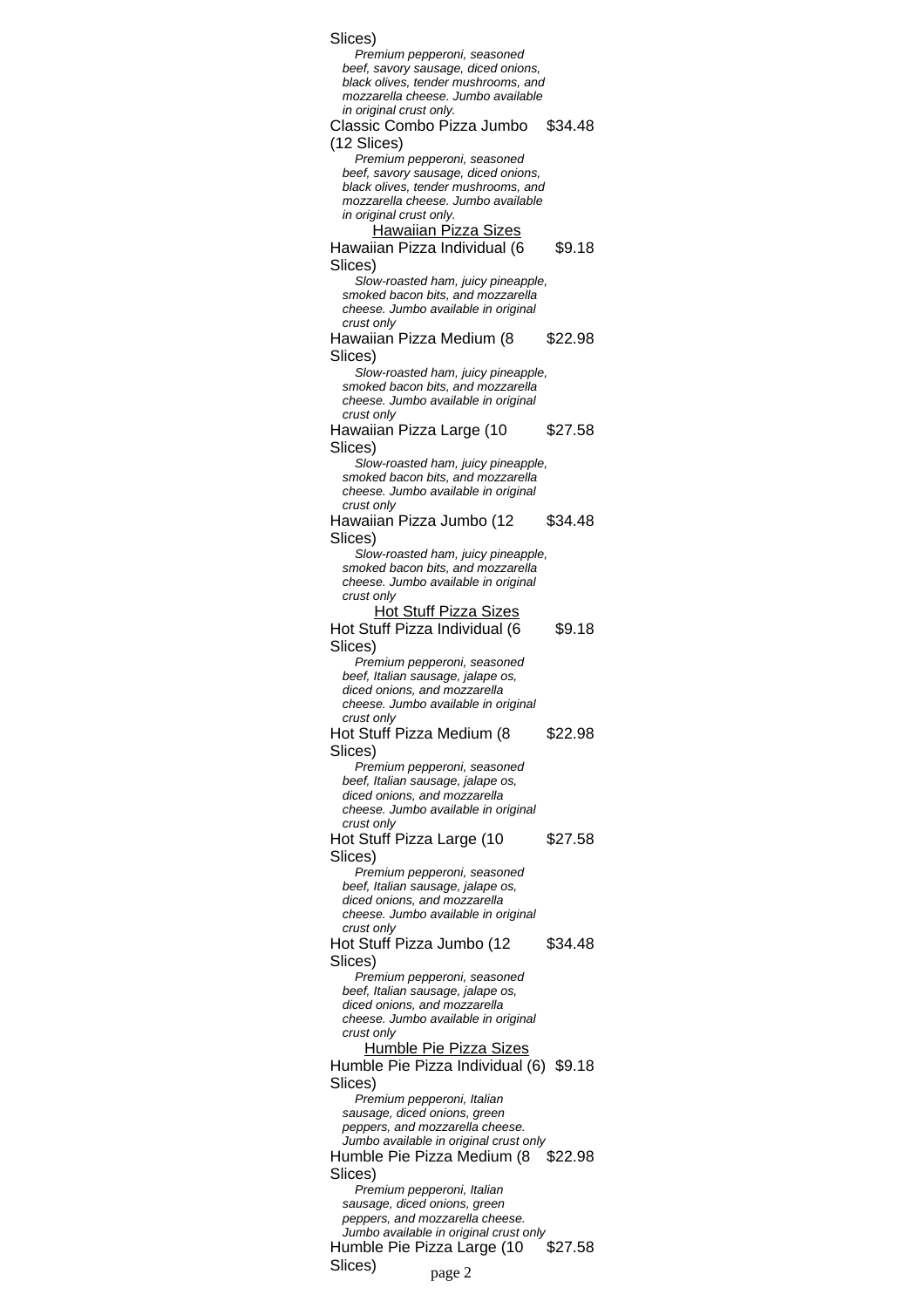Premium pepperoni, Italian sausage, diced onions, green peppers, and mozzarella cheese. Jumbo available in original crust only Humble Pie Pizza Jumbo (12 Slices) \$34.48 Premium pepperoni, Italian sausage, diced onions, green peppers, and mozzarella cheese. Jumbo available in original crust only. Taco Pie Pizza Sizes Taco Pie Pizza Individual (6 Slices) \$9.18 Spicy taco sauce, seasoned beef, diced onions, crisp lettuce, tomatoes, cheddar cheese, and mozzarella cheese. Jumbo available in original crust only Taco Pie Pizza Medium (8 Slices) \$22.98 Spicy taco sauce, seasoned beef, diced onions, crisp lettuce, tomatoes, cheddar cheese, and mozzarella cheese. Jumbo available in original crust only. Taco Pie Pizza Large (10 Slices) \$27.58 Spicy taco sauce, seasoned beef, diced onions, crisp lettuce, tomatoes, cheddar cheese, and mozzarella cheese. Jumbo available in original crust only. Taco Pie Pizza Jumbo (12 Slices) \$34.48 Spicy taco sauce, seasoned beef. diced onions, crisp lettuce, tomatoes, cheddar cheese, and mozzarella cheese. Jumbo available in original crust only. Veggie Pie Pizza Sizes Veggie Pie Pizza Individual (6 Slices) \$9.18 Diced onions, green peppers, black olives, tomatoes, tender mushrooms, and mozzarella cheese. Jumbo available in original crust only.\* Veggie Pie Pizza Medium (8 Slices) \$22.98 Diced onions, green peppers, black olives, tomatoes, tender mushrooms, and mozzarella cheese. Jumbo available in original crust only.\* Veggie Pie Pizza Large (10 Slices) \$27.58 Diced onions, green peppers, black olives, tomatoes, tender mushrooms, and mozzarella cheese. Jumbo available in original crust only.\* Veggie Pie Pizza Jumbo (12 Slices) \$34.48 Diced onions, green peppers, black olives, tomatoes, tender mushrooms, and mozzarella cheese. Jumbo available in original crust only.\* Wild & West BBQ Chicken Pizza Sizes Wild & West BBQ Chicken Pizza Individual (6) Slices \$9.18 Chicken, smoked bacon bits, caramelized onions, BBQ sauce, cheddar cheese, and mozzarella cheese. Jumbo available in original crust only. Wild & West BBQ Chicken Pizza Medium (8) Slices \$22.98 Chicken, smoked bacon bits, caramelized onions, BBQ sauce, cheddar cheese, and mozzarella cheese. Jumbo available in original crust only. Wild & West BBQ Chicken Pizza Large (10) Slices \$27.58 Chicken, smoked bacon bits, page 3